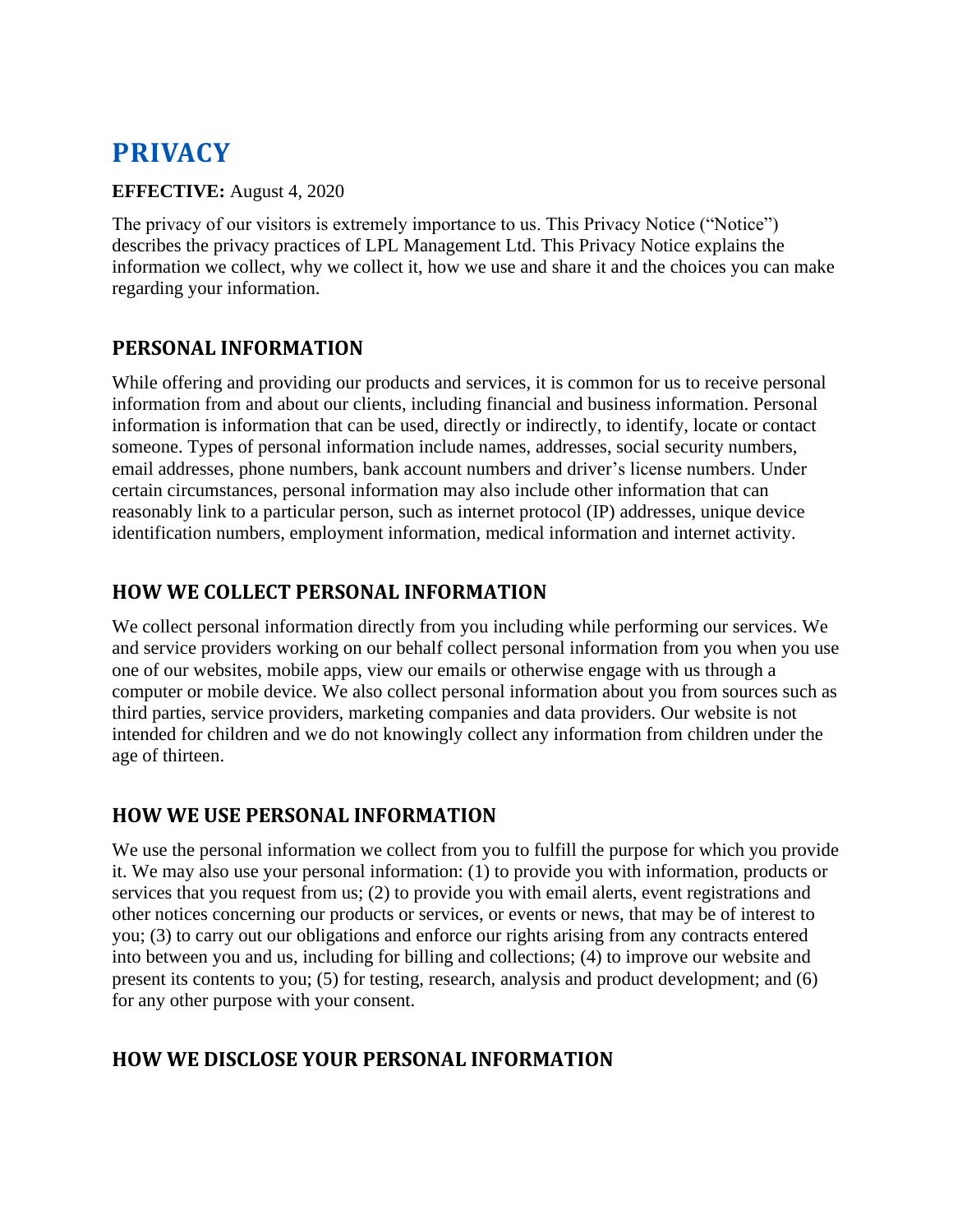We may disclose personal information we collect from you: (1) to our companies; (2) to contractors, service providers, and other third parties we use to support our business; (3) to fulfill the purpose for which you provide it; (4) to a buyer or other successor in the event of a sale or transfer of some or all of our business or assets; (5) for any other purpose disclosed by us when you provide the information; (6) to comply with any court order, law or legal process, including responding to any government or regulatory request; (7) to carry out our obligations and enforce our rights arising from any contracts entered into between you and us, including for billing and collections; (8) if we believe disclosure is necessary or appropriate to protect the rights, property or safety of us, our clients or others; or (9) with your consent.

We do not sell or otherwise share personal information with third parties for their direct marketing purposes.

# **COOKIES AND OTHER TRACKING TECHNOLOGIES**

Our website may use cookies and similar technologies to collect information from you when you interact with those websites. This may include cookies from third parties acting on our behalf that allow us to deliver our content and advertising to you, and which may collect information about your online activities over time and across third-party websites.

Cookies typically work by placing a small file on your browser. Most browsers are set up to accept cookies automatically. You may be able to deactivate the storing of cookies or adjust your browser to inform you before the cookie is stored on your computer. You can find more information about cookies and how they work at [https://www.allaboutcookies.org/.](https://www.allaboutcookies.org/) In the case of third-party cookies for interest-based advertising, you can opt out of receiving interest-based ads from members of the Digital Advertising Alliance at [http://www.aboutads.info/choices/ f](http://www.aboutads.info/choices/)or web properties or at <https://youradchoices.com/appchoices>for mobile apps.

## **DO NOT TRACK**

Some browsers have "do not track" features that allow you to tell a website not to track you. These features are not all uniform. We do not currently respond to those signals. Instead, we collect, use, and share information as described in this Privacy Notice regardless of a "do not track" choice.

#### **EMAIL MARKETING**

If you opt-out from receiving marketing emails, we may still send you non-marketing emails such as emails about your products or services, responses to your requests and inquiries, or notices of updates to terms and conditions or our privacy practices. To opt out from receiving marketing and promotional emails, please follow the instructions in the email you received from us, or you can email us at [info@lplmanagement.com](mailto:info@lplmanagement.com) or contact us at the following address 202 5701 59 Ave Lloydminster, AB T9V 3T9. It may take up to ten (10) business days to process your opt-out request, and you may receive marketing and promotional emails from us during that period.